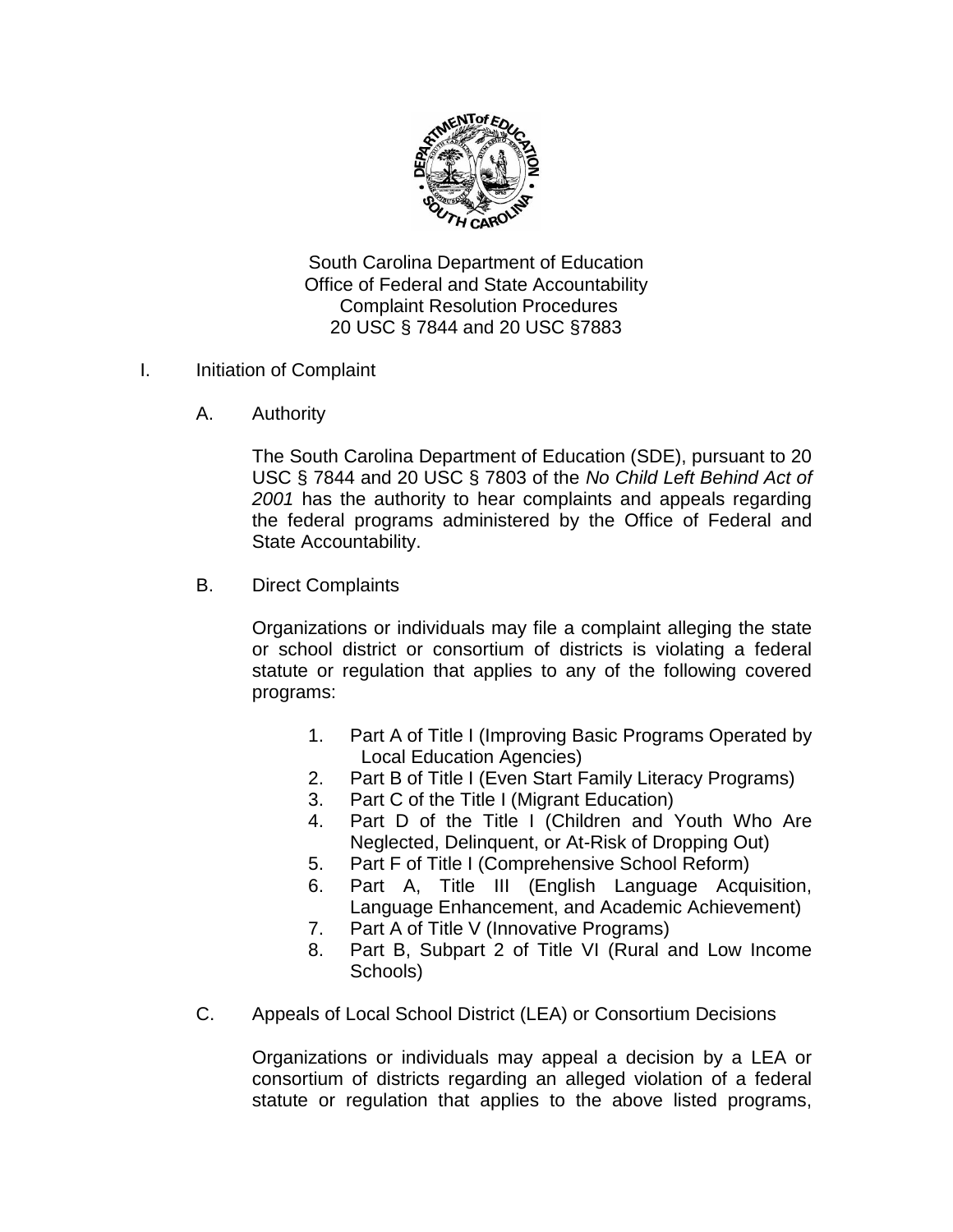within thirty days of receiving the decision by the LEA or consortium.

D. Private School Complaints

Private school officials have the right to formally complain to the SDE if they believe a district did not engage in consultation that was meaningful and timely, or if the district did not give due consideration to the views of the private school officials. Complaints regarding poverty data on private school students may also be addressed to the SDE. Any private school complaints from private school officials, parents, teachers or other individuals or organizations will be resolved as other complaints listed herein including the right to appeal any decision by the SDE to the Secretary of the U.S. Department of Education.

- E. Complaint and Appeal Procedures
	- 1. Complaints and appeals must be in writing containing the following information.
		- a. A statement that the state or sub-grantee has violated a requirement of a federal statute or regulation that concerns a covered program;
		- b. The facts on which the statement is based;
		- c. the specific requirement of law or regulation allegedly violated; and
		- d. The letter must be signed and dated by the complainant.
	- 2. Complaints and appeals must be filed with the Director of Federal and State Accountability at the S.C. Department of Education, Room 512-C, 1429 Senate Street, Columbia, South Carolina 29201.
- II. Resolution of Complaint or Appeal
	- A. Investigation of Complaint

Upon receiving the complaint, the SDE will conduct an investigation to determine the merits of the complaint. That investigation may include an on-site investigation, as determined by the SDE.

B. Timeline